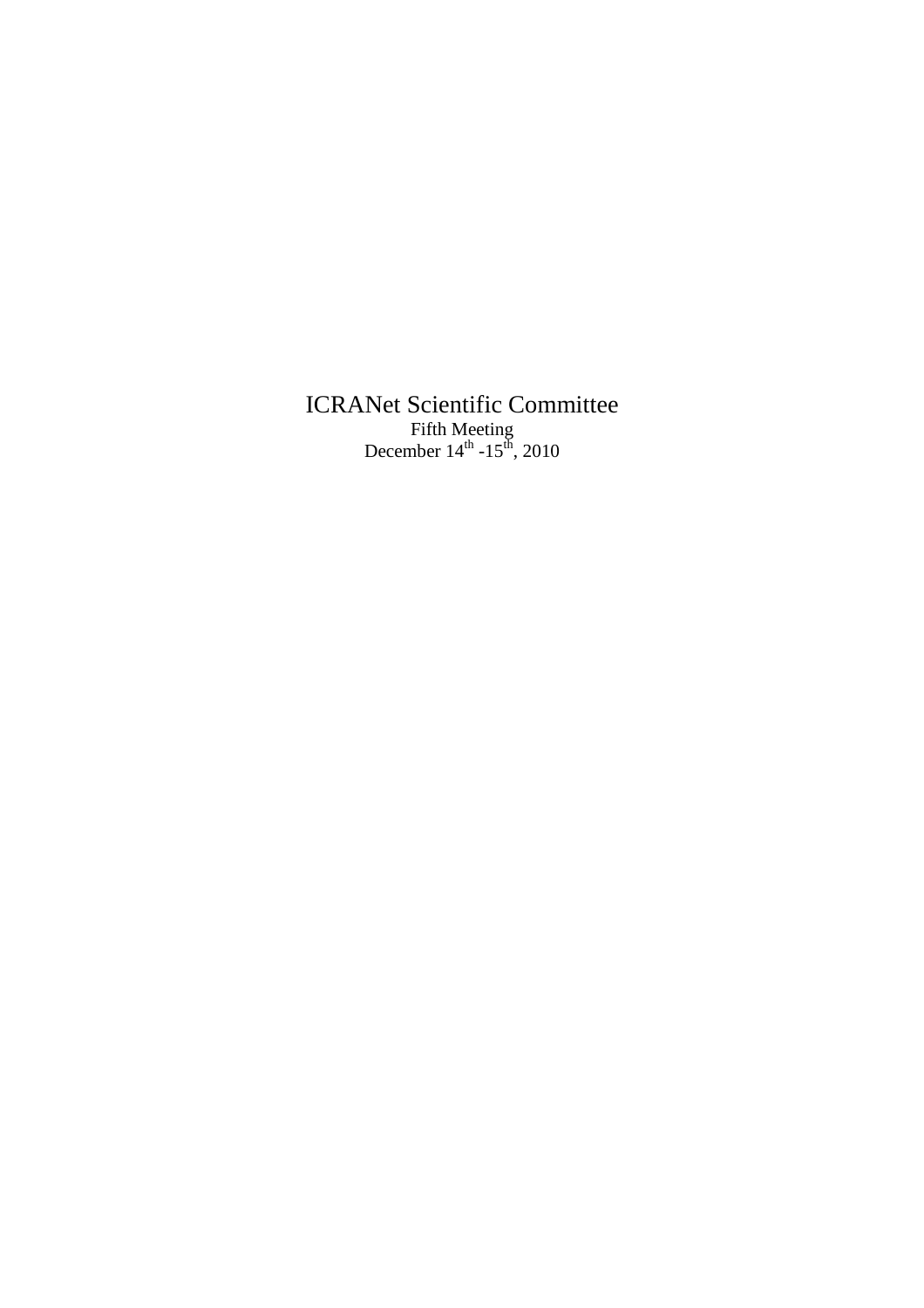The meeting starts at 9:00 am of the  $14<sup>th</sup>$  of December 2010 in the ICRANet Center in Pescara. The following people are present:

Carlo Luciano Bianco (Representative of ICRA) João Braga (Representative of Brazil) Riccardo Giacconi (Representative of Italy, Chairman) Gabriele Gionti (Representative of the Vatican State) John Mester (Representative of Stanford University, Co-Chairman) Remo Ruffini (Director of ICRANet)

Also in attendance: Federica Di Berardino (Head of ICRANet Secretariat) Aniello Francesco Izzo (Expert of ICRANet)

The meeting is chaired by Prof. Riccardo Giacconi and the minutes are taken by the Director.

The Director presents the three volumes of his report to the Committee.

At 10:00 am a press conference is made in the ground floor of the ICRANet building. The public presentation of the report of the Director starts at 11 am. The Director specifically illustrates:

- the status of the Staff, visiting scientists and graduate students at the Pescara Center;
- the ratification by the Italian Parliament of the Seat Agreement (legge 13 maggio 2010, n. 83) and its entering into force in view of the exchange of notes between the Segretario di Legazione Marco Cerbo and the ICRANet Director Remo Ruffini on August  $17^{\text{th}}$ , 2010;
- the status of the works in Villa Ratti:
- the teaching activities held in February in Nice, in March in Ferrara and in September in Nice, as well as the  $2<sup>nd</sup>$  Galileo Xu-GuangQi meeting held in Nice and Ventimiglia in July and the special session at the annual meeting of the Korean Physical Society held in Korea in October;
- the new and pre-existent Agreements with the BSU (Belarusian State University) in Minsk, the CBPF in Brazil, the Ceará State in Brazil, the ENEA (Italian National Agency for New Technologies, Energy and Sustainable Economic Development), the GARR in Italy, the ICTP (Abdus Salam International Center for Theoretical Physics), the INFN (National Institute of Nuclear Physics), the LeCosPa in Taiwan, the NAS RA (National Academy of Science of the Republic of Armenia), the University of Nice-Sophia Antipolis, the Pescara University "D'Annunzio" in Italy, the University of Rome "Sapienza", the State University of Rio de Janeiro (Universidade do Estado do Rio de Janeiro, UERJ);
- the large number of Students and the growth of the International Relativistic Astrophysics PhD Program (IRAP PhD), promoted by ICRANet with the academic support of the University of Rome "Sapienza", the University of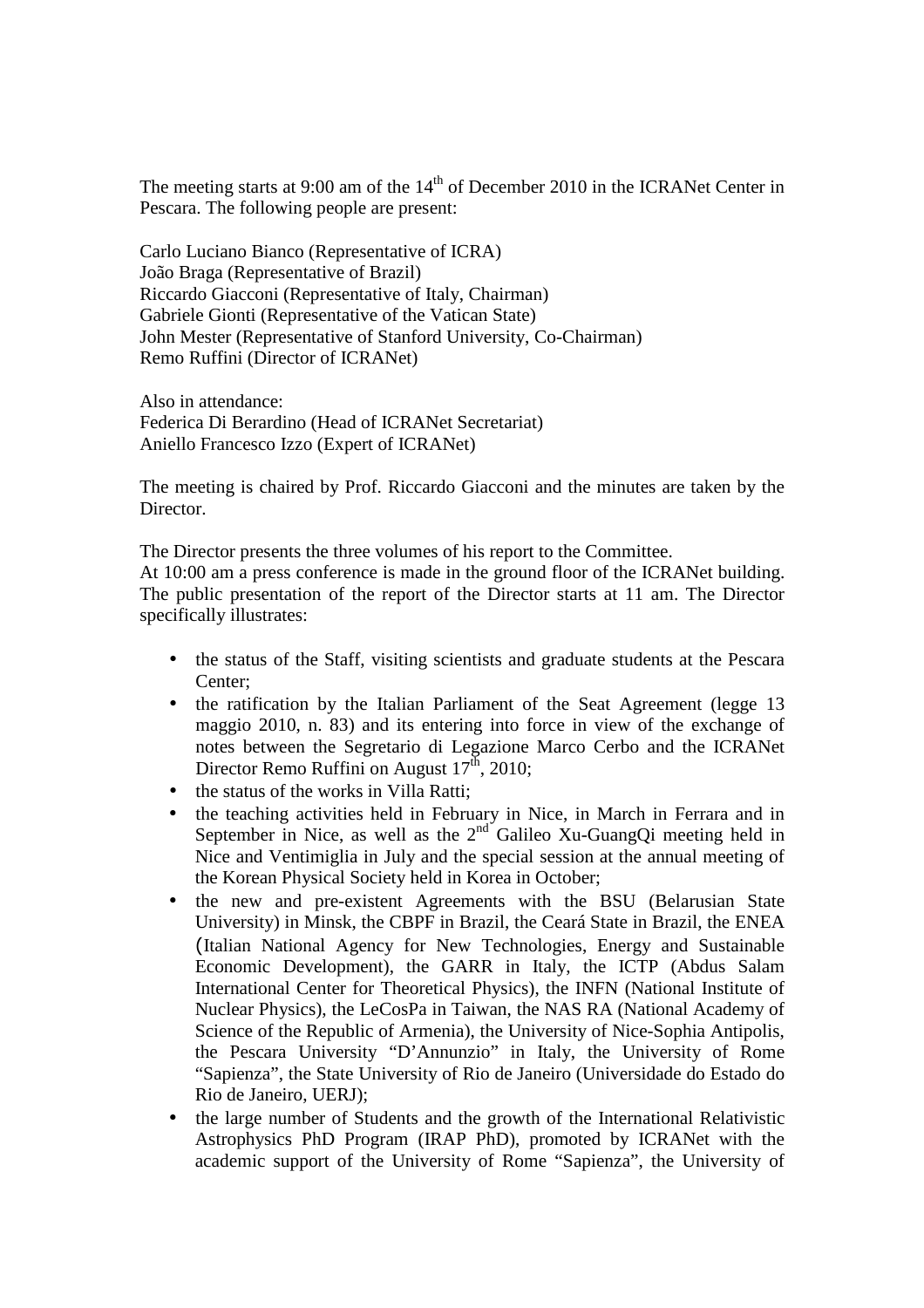Ferrara, the University of Nice Sophia-Antipolis, the Freie Universitaet of Berlin, the University of Savoy, the Institut des Hautes Etudes Scientifiques, the Observatoire de la Côte d'Azur and the recently three adjoint Institutes: the Tartu Observatory, the Albert Einstein Institute in Potsdam and the University of Stockholm;

- that the IRAP PhD has grown and obtained the official recognition of the Erasmus Mundus program of the European Commission and has seen the additional registration of the first ten students within this new framework. In this new extended activity it has been involved also the Indian Center for Space Physics (India) and the Shanghai Astronomical Observatory (China);
- that the Brazilian Government has granted to the Brazilian activities of ICRANet 280,000 Euros for the year 2009 and 280,000 for 2010;

The scientific activities of ICRANet have been presented on selected topics

V. Belinski *New books and progress on BKL theory and Einstein-Maxwell solitons* 

D. Bini *Physical Solutions for Rotating Systems* 

G. Vereshchagin – A. Aksenov  $e^+e^-$  Pair Plasma and GRBs

J. Rueda *White Dwarf and Neutron Stars Critical Fields* 

N. Sahakyan *Ultra High Energy Emission from Supernovae, Galaxies and Centaurus A* 

C.L. Bianco – L. Caito *The canonical GRB scenario: genuine and disguised short GRBs* 

S. Chakrabarti – L. Izzo *GRB090618 and others as examples of multiple GRB* 

G. Vereshchagin – G. De Barros *Structure and duration of P-GRB: the connection to the source* 

M. Della Valle *Supernovae and GRBs* 

C. Cherubini *Interdisciplinary Theoretical Physics from Galaxies to Biological System* 

The Director proposes to the Scientific Committee the "Cesare Lattes Program" to be financed by the Brazilian contribution. In addition to organize seminars and workshops, ICRANet will open four post-doctoral positions, three assistant professor positions, three senior visiting scientist positions (each one for a two months period), and one full professor position. All these positions will see a participation for 75% of the time in Brazil and for 25% of the time in other seats of the ICRANet network. In addition, a limited amount of the Brazilian contribution will be used for secretarial help and administrative work. The Committee unanimously approves.

The Director recalls:

- that the contribution of the Italian Government has been kept constant since the beginning of the ICRANet activities started in 2005;

- that the Scientific Committee, following the Art.6 and Art.13 (item v) of the Statute, has reiterated in the Meetings on November  $27<sup>th</sup> - 28<sup>th</sup>$  2007, November  $19<sup>th</sup> - 20<sup>th</sup>$  2008 and December  $14<sup>th</sup>$ -15<sup>th</sup> 2009 a request for the increase of funding for the Italian contributions;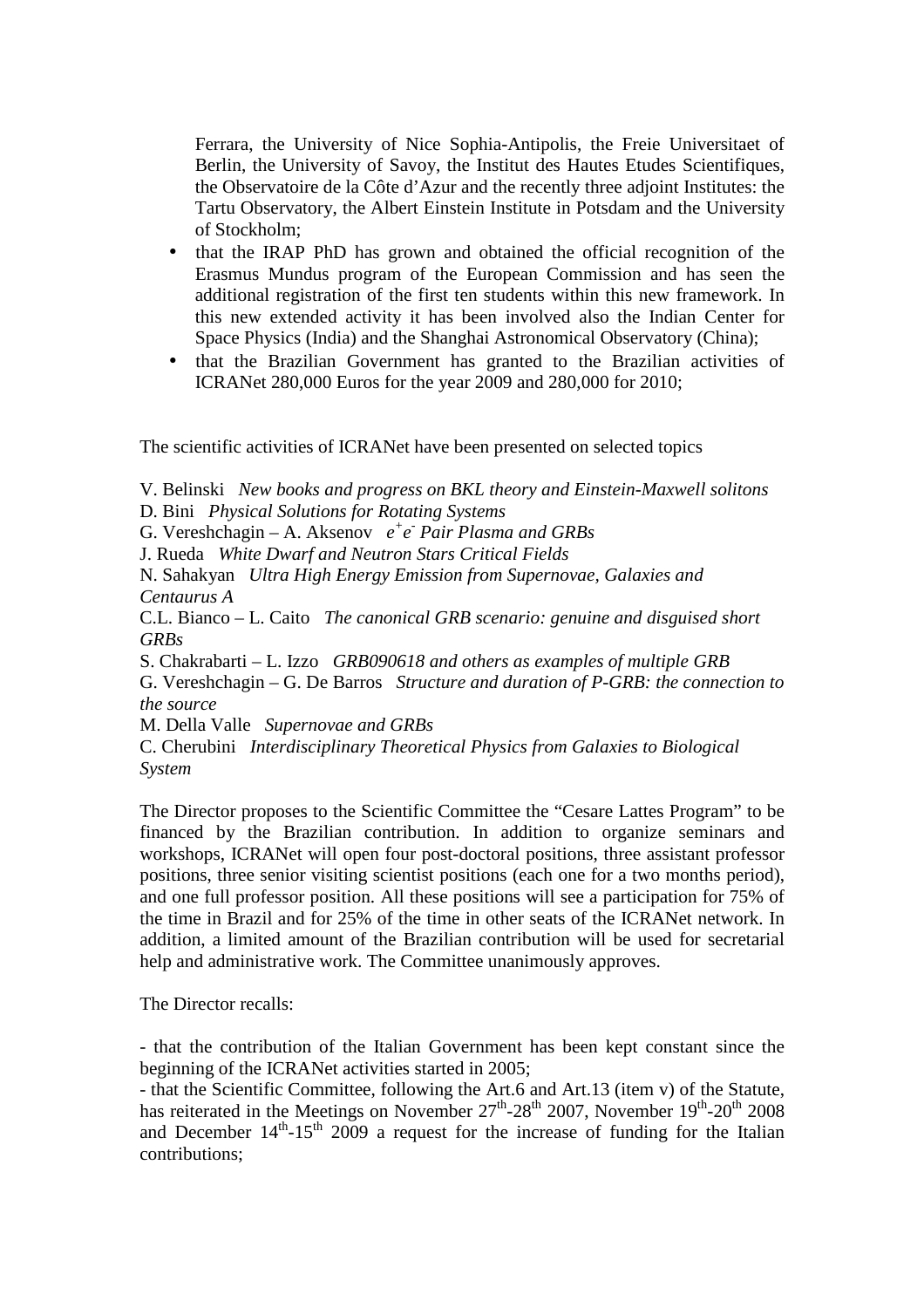- the many contributions obtained in kind by the Municipalities of Pescara and Nice and by CBPF in Rio de Janeiro;

- the support given by the Erasmus Mundus program of the European Commission to the IRAP PhD program;

- the contribution given by the Brazilian Government for 2009 and 2010;

- the request by the Italian Foreign Minister to the Italian Government of an increase of 700,000 Euros for the years 2011 and following, which is currently under examination by the Government;

- the increase of international activities.

The Committee:

- asks the Director to express its profound gratitude to the Governments of Armenia, Brazil, Italy and Vatican State for the creation as an international organization of ICRANet, operating in one of the most advanced field of research, and also its gratitude to the Italian government for granting the extraterritorial Status to the Seat in Pescara;
- witnesses the widening of scientific interest provided by the geographical expansion of the ICRANet activities in Nice and in Rio; it welcomes the action by the Director to obtain funding and local premises for the seats by direct support of the local Authorities, which adds a substantial increase to the assets of ICRANet;
- recognizes the strategic value of the opening of the activities in Brazil and welcomes the possibility of signing an agreement with INPE and with ITA, especially in view of the MIRAX mission;
- is pleased by the actions of the Director to get the extraterritorial status in the Pescara Center and recommends that similar actions will be made in order to obtain the same status in the territories hosting the other seats of ICRANet;
- recognizes the ample expansion of topics of Scientific Research at the highest international levels; particularly important are the developments in the traditional field of research, such as the Physics and Astrophysics of Neutron Stars and Black Holes, as well as the mathematical foundations of the Solutions of Einstein-Maxwell Equations;
- records as well a new promising opening of scientific interests in the field of high redshift cosmology and the large scale structure of the Universe; equally important is the progress toward field theories in extreme relativistic conditions made possible by the confrontation with data from X and Gamma ray satellites and Earth-based observatories in all wavelengths from the optical to the UHE gamma rays;
- underlines the vast activities in the organization of international meetings: especially remarkable has been the  $2<sup>nd</sup>$  Galileo-Xu GuangQi Meeting in Nice and Ventimiglia and the program of collaboration between Italy and Korea sponsored by the Italian Foreign Ministry, as well as all the many PhD schools organized in Italy and in France;
- recognizes the strong commitment of teaching at graduate-student level, promoted by ICRANet in establishing the IRAP PhD in connection with some of the leading Astrophysical and Physical research Institutions of Europe, directly related to the activities encouraged by ICRANet in Brazil, China and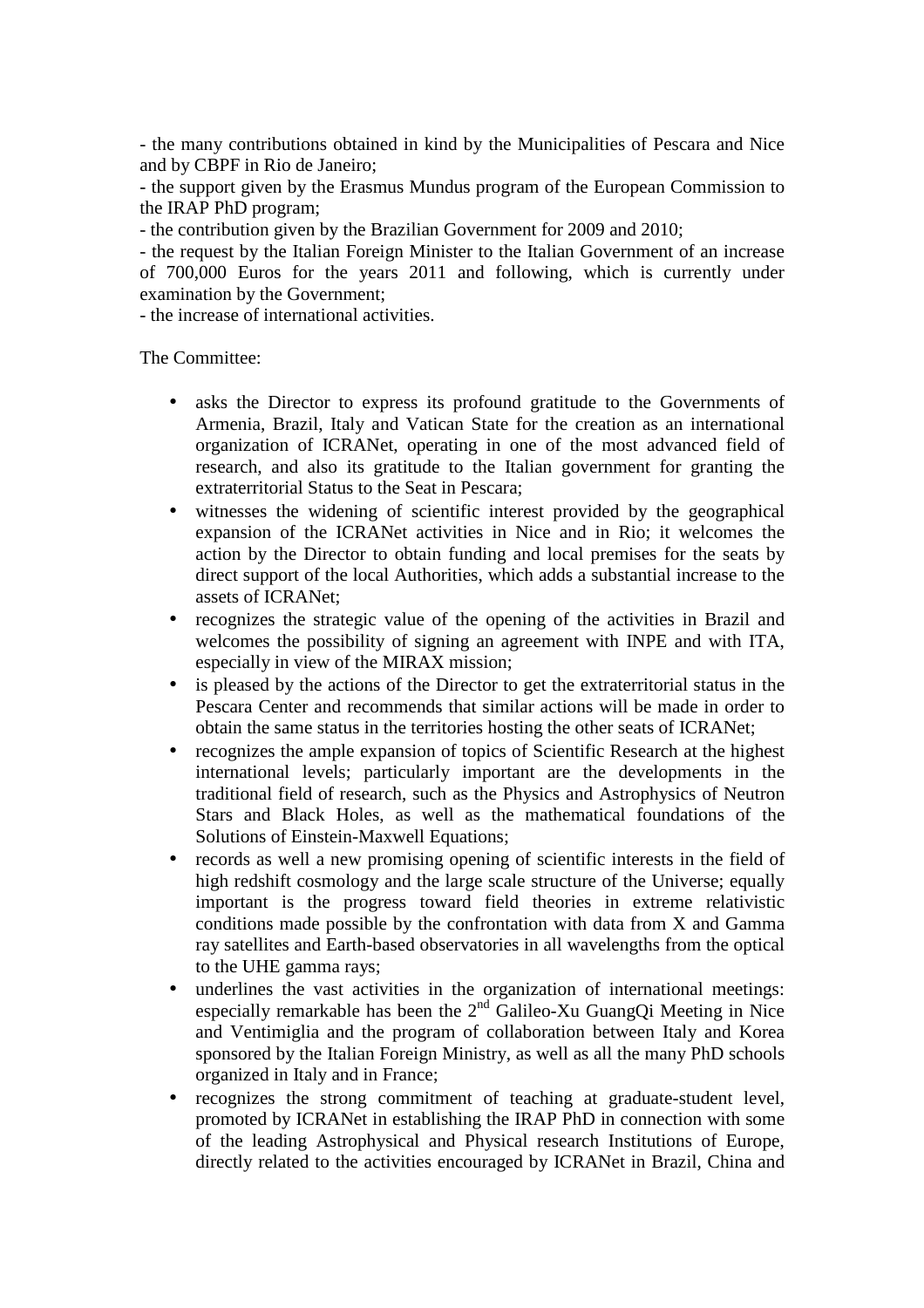India. Particularly significant are the presence of AEI – Albert Einstein Institute – Potsdam (Germany), Berlin Free University (Germany), CBPF – Brazilian Centre for Physics Research (Brazil), Ferrara University (Italy), IHES – Institut des Hautes Études Scientifiques (France), Indian Centre for Space Physics (India), Nice University Sophia Antipolis (France), Observatory of the Côte d'Azur (France), "Sapienza" University of Rome (Italy), Savoie University (France), Shanghai Astronomical Observatory (China), Stockholm University (Sweden), Tartu Observatory (Estonia); it is very important that such a PhD program is the only one in Physics and Astrophysics to receive the sponsorship of the Erasmus Mundus program of the European Commission and that it recruited the first ten graduate students within such a framework;

- recognizes that, in order to keep pace with these scientific developments and with its scientific goals, as well as with the teaching to a vast number of IRAP PhD students all over the world, an expansion of the Faculty, visitors and research Members is necessary and it advises the Director to open new appointments;
- noticing that the contribution by the Italian Government has been kept constant since the beginning of the ICRANet activities started in 2005, following the Art.6 and Art.13 (item v) of the Statute, has reiterated in the Meetings on November  $27^{\text{th}}-28^{\text{th}}$  2007, November  $19^{\text{th}}-20^{\text{th}}$  2008 and December  $14<sup>th</sup>$ -15<sup>th</sup> 2009 a request for the increase of funding for the Italian contributions; in view of all the above very significant developments and commitments toward international partners in teaching and research, it strongly underlines once more the urgency for the increase of the Italian annual contribution of 700,000 Euros requested by the Director for the years 2011 and following.

In conclusion, in this difficult period for the development of research in science and technology, it is with great satisfaction that the Committee notes the very considerable progress of ICRANet since last year. It has had a detailed report by the Director, Prof. Remo Ruffini, on the establishment of a stronger and wider link with rapidly developing Countries such as Brazil and India. The treaty with Brazil has proceed very rapidly and future strengthening of ties with India appears on course.

A major new aspect of the ICRANet activity has been the start of the Erasmus Mundus Program of the IRAP PhD, jointly with the Universities in the European Union and Brazil, Armenia, China, and India. The arrival of ten young students has given new vitality to the scientific atmosphere in the Pescara Center and their participation in many of the scientific reports has been extremely encouraging.

We also notice the steep learning curve of the entire ICRANet group led by its Director in clarifying the subjects of research and their goals in pursuing them.

Given the strength of the Organization, we feel free to comment on their results with the intent of driving for excellence. The support of the Italian Government, that has been essential to these efforts, is gratefully recognized. The Committee reiterates unanimously the above mentioned request by the Director for the increase of the Italian annual contribution due to the current needs of research and teaching activities. The Committee finally wants to recognize the continuously improving tone and content of the scientific discussions and it must credit Prof. Ruffini and his staff with the creative follow up to our recommendations of last year.